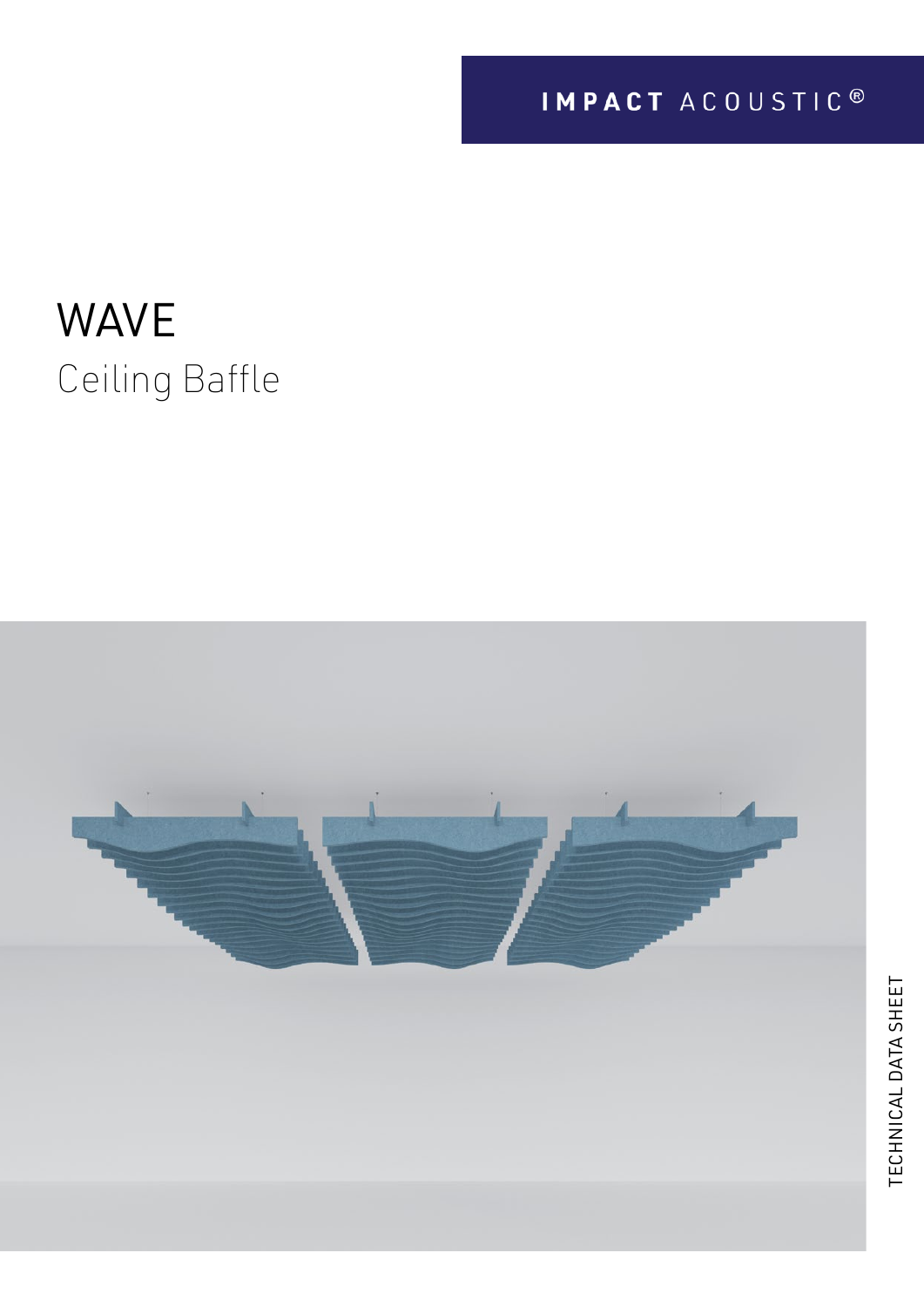# WAVE Ceiling Baffle

The mirroring of the elements creates a repetitive, quiet WAVE ceiling based on a complex algorithm. Designed by ROK, the ceiling element is based on the laws of nature and acts as a harmonious element in long corridors, as a centerpiece on a conference table or in an open-space office.

#### ARTICLE NUMBER

712.24.12.000.00

#### DIMENSIONS

| Lenght:    | $1800$ mm | 70.86"  |
|------------|-----------|---------|
| Width:     | 1800 mm   | 70.86"  |
| Thickness: | 350 mm    | 13.77'' |



#### CONNECTION

and tensile cable fixing. WAVE is hanged on four points on to the ceiling with four sets of retaining brackets

| œ<br>倾  |         |
|---------|---------|
|         |         |
|         |         |
|         | $-1800$ |
|         |         |
|         |         |
| œ<br>図  |         |
|         |         |
|         |         |
| $-1800$ |         |

**PLAN**

#### **SIDE ELEVATION**



TECHNICAL DATA SHEET TECHNICAL DATA SHEET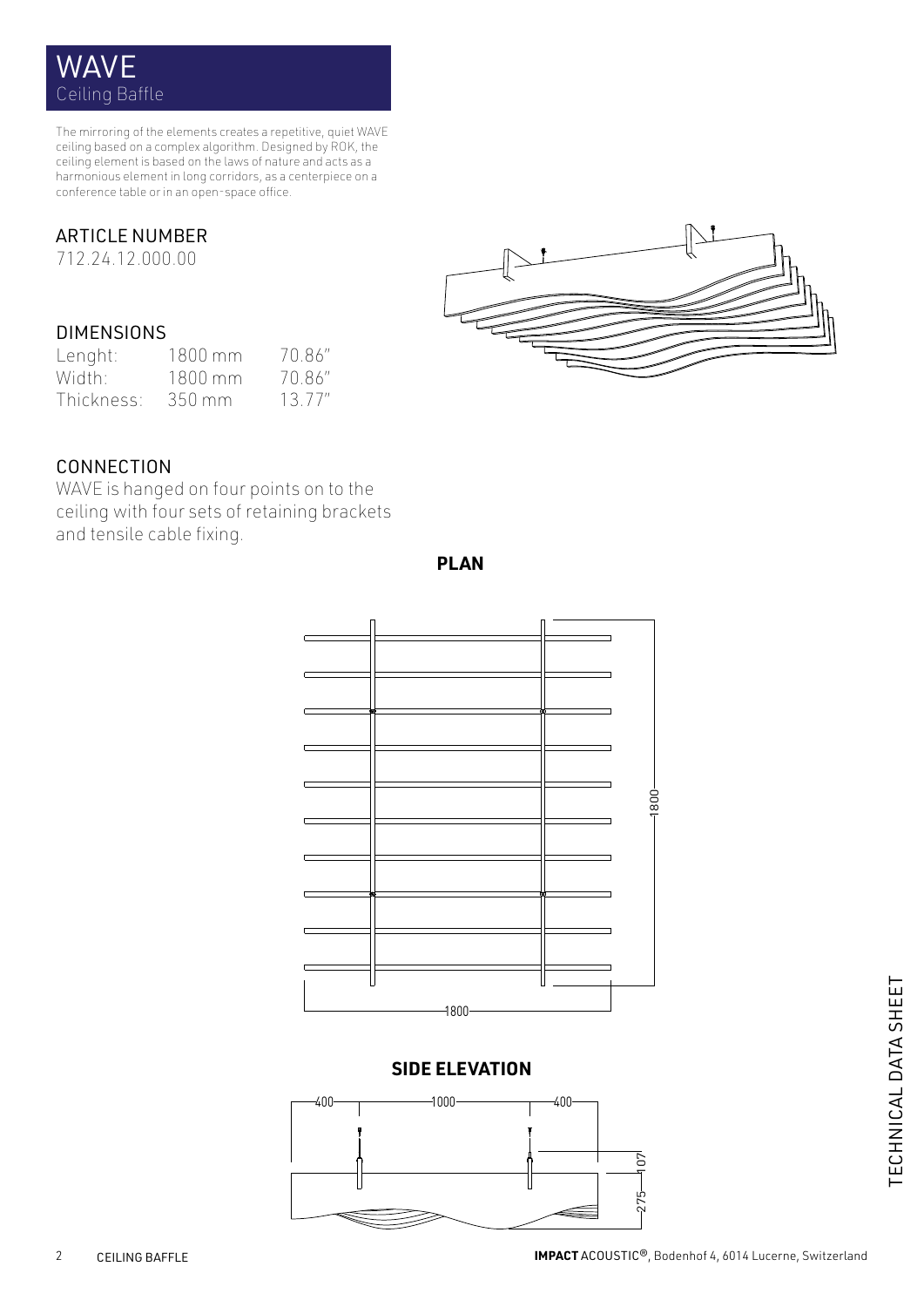# WAVE Ceiling Baffle

The mirroring of the elements creates a repetitive, quiet WAVE ceiling based on a complex algorithm. Designed by ROK, the ceiling element is based on the laws of nature and acts as a harmonious element in long corridors, as a centerpiece on a conference table or in an open-space office.

#### ARTICLE NUMBER

712.24.12.000.00

#### DIMENSIONS

| Lenght:    | $1800$ mm | 70.86"  |
|------------|-----------|---------|
| Width:     | 1800 mm   | 70.86"  |
| Thickness: | 350 mm    | 13.77'' |



#### CONNECTION

and tensile cable fixing. WAVE is hanged on four points on to the ceiling with four sets of retaining brackets

| W<br>ЪĒ |         |
|---------|---------|
|         |         |
|         |         |
|         |         |
|         | $-1800$ |
|         |         |
|         |         |
|         |         |
| M<br>M  |         |
|         |         |
|         |         |
|         |         |
|         |         |
| $-1800$ |         |

**PLAN**

#### **SIDE ELEVATION**



TECHNICAL DATA SHEET TECHNICAL DATA SHEET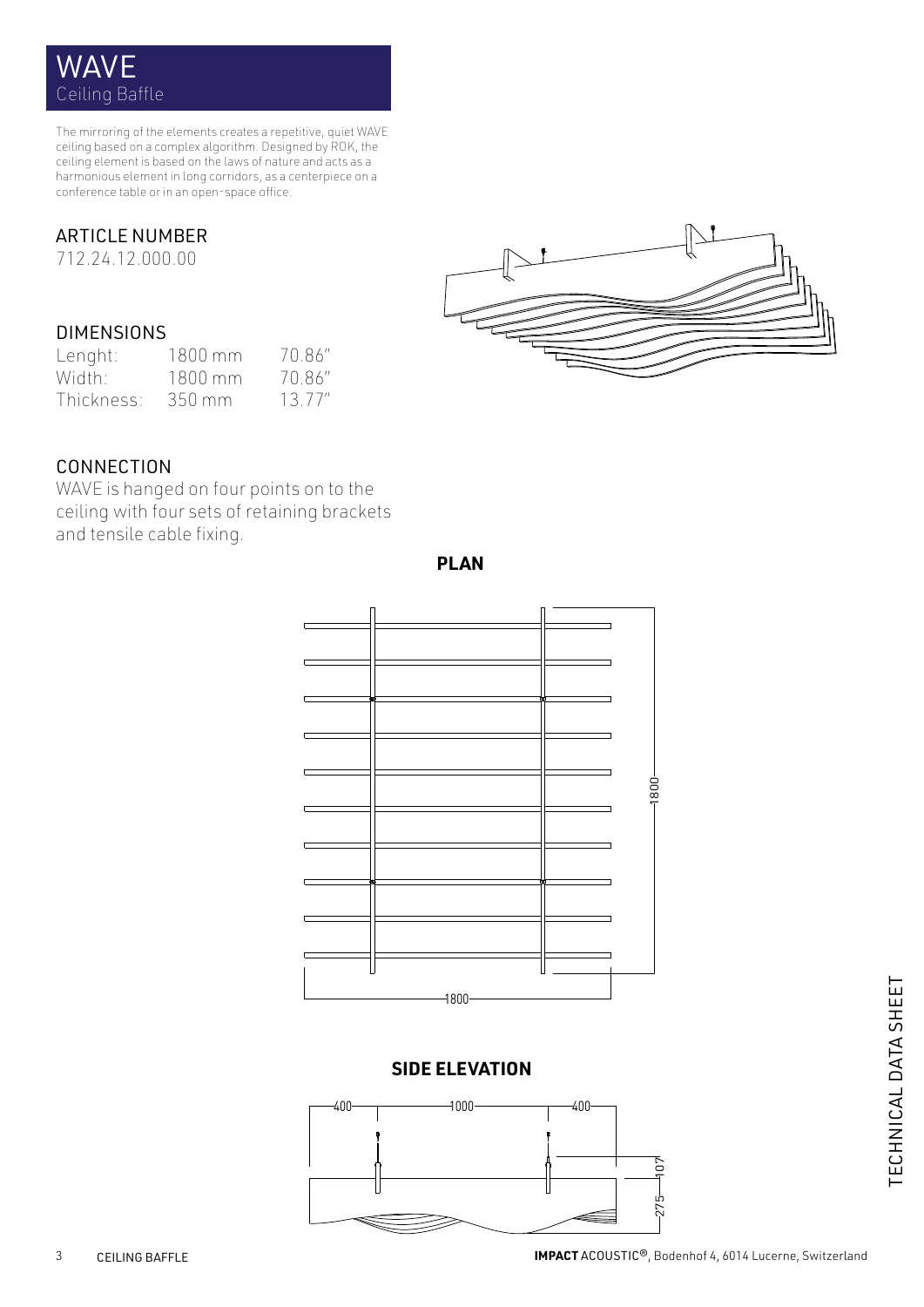# ARCHISONIC ® Colour Families

ARCHISONIC® is a high-performancesustainable acoustic absorber made from upcyled plastic bottles which is Cradle to Cradle certified and LEED accredited.

ARCHISONIC® is manufactured at the highest quality standards, yet slight color and surface deviations caused by the high degree of recycled fiber are an inevitable part of the product characteristics and do not claim warranty services.

Material varies in colour when shown in monitor or in print. Please request a material sample to verify colours.

### QUIET NEUTRALS

24 mm



#### WARM NEUTRALS

24 mm



#### LIVING GREENS

24 mm



#### ELEMENTAL BLUES

24 mm

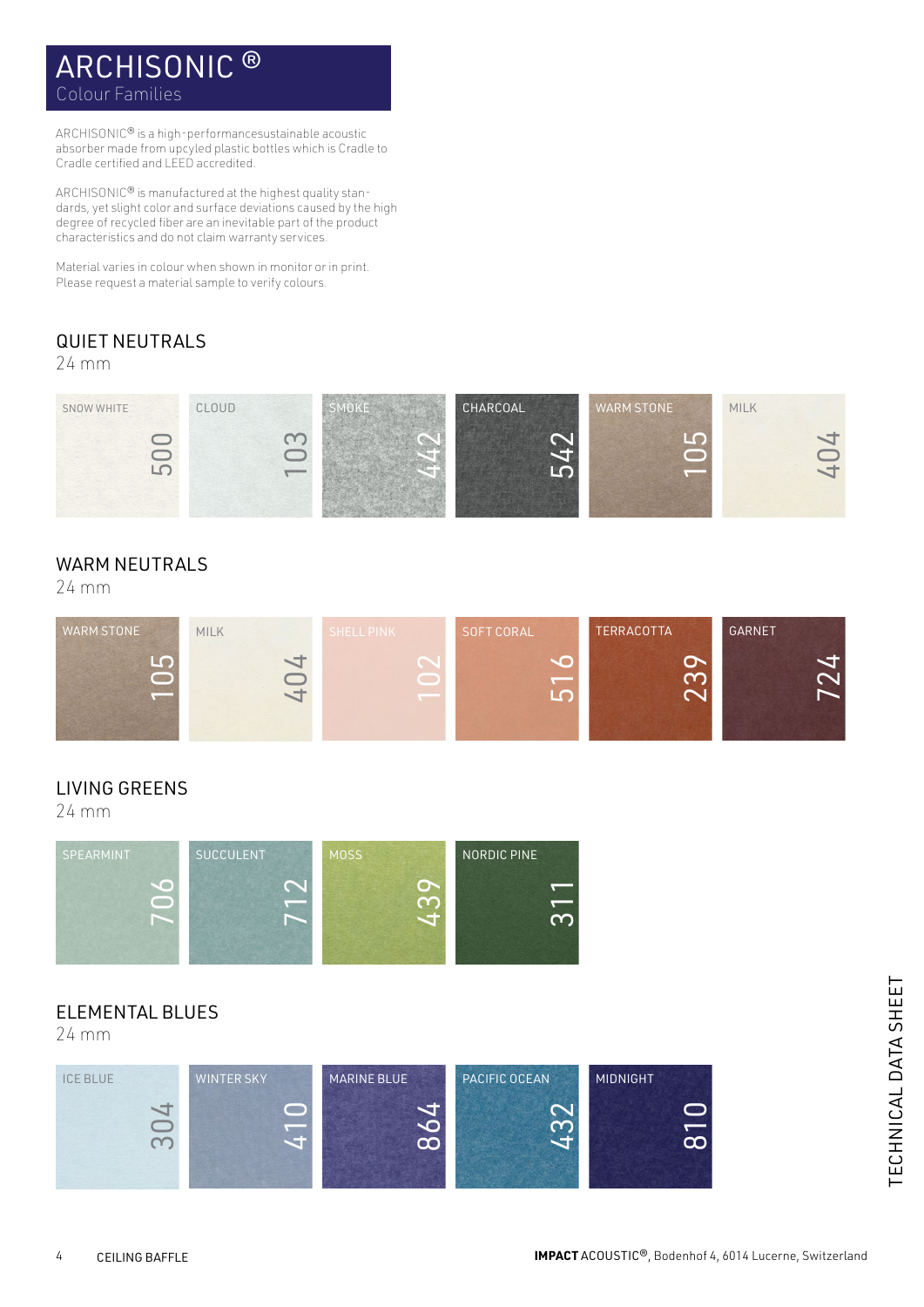#### SOOTHING PASTELS

24 mm



#### ELEGANT DARKS

24 mm



#### ENERGETIC BRIGHTS

24 mm



#### PRIMARY PLAY

24 mm